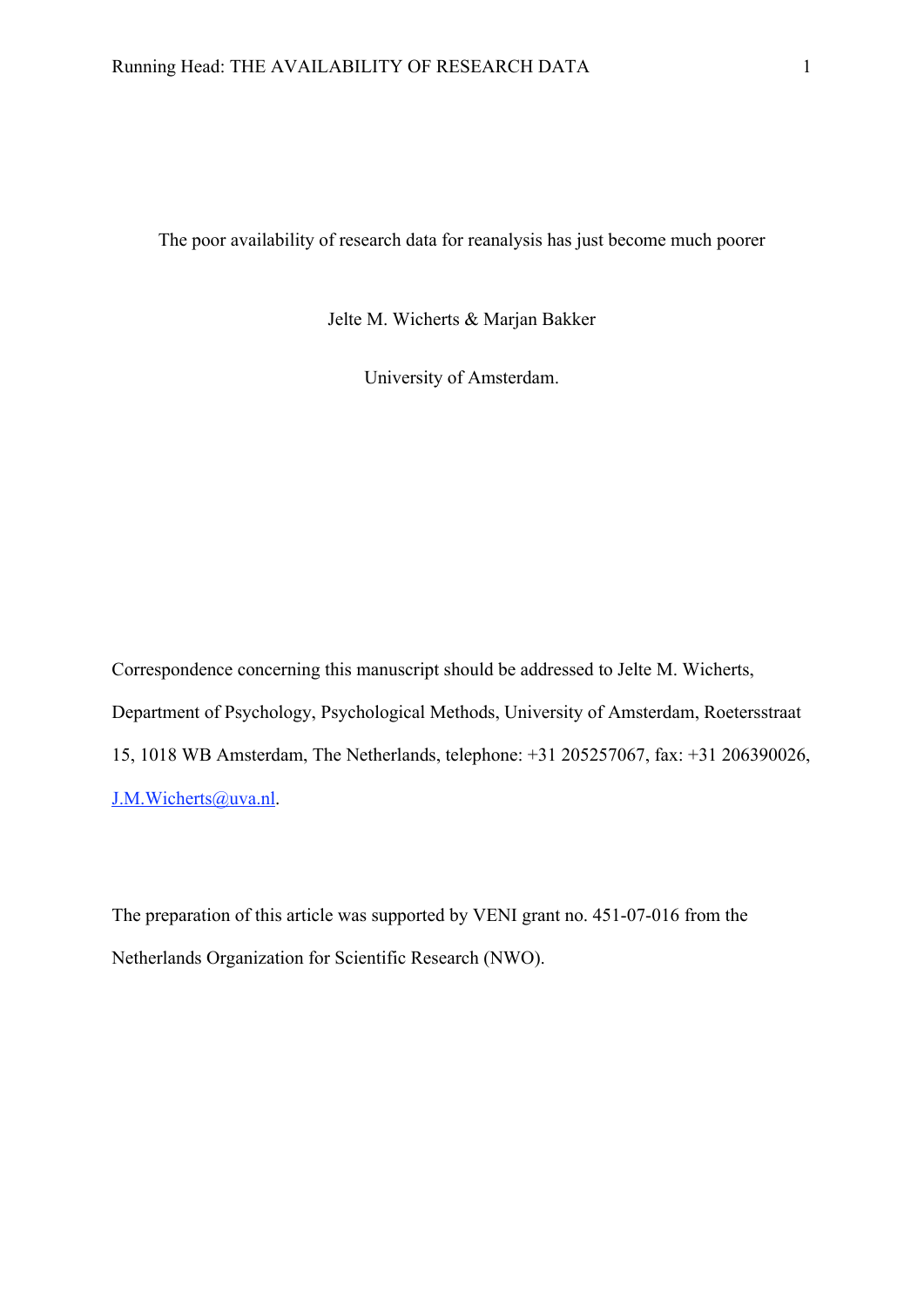The newly revised,  $6<sup>th</sup>$  Edition of the Publication Manual of the American Psychological Association (APA, 2010) is currently (September  $1<sup>st</sup>$ , 2009) the best-selling book in all categories of books sold by Amazom.com. Its previous version was published in 2001 and has remained in the Top 100 of Amazon bestsellers for the last two years. Given its selling record, it is safe to say that the Publication Manual ranks among the most important books in the whole of the behavioral sciences. The Publication Manual not only specifies how manuscripts to be submitted to peer-reviewed journals should be structured and written, but also deals with matters of ethics surrounding publication of research. For instance, the Publication Manual refers to Standard 8.12 of the Ethics Code of the APA, which states that after research results are published, the authors have an obligation to share their data with other researchers who wish to verify the conclusions through reanalysis of the data. Although this requirement was already explicated in previous editions of the Publication Manual, and despite the fact that the APA requires authors undersign a statement to that effect before it publishes their work, we (Wicherts, Borsboom, Kats, & Molenaar, 2006) found that 73% of researchers who had published papers in high-impact APA journals did not comply with this guideline and refused to share their data for reanalysis. Our results suggest that approximately three quarters of the data published in APA journals are not open to verification by other researchers. Yet the analyses as presented in the publication often do not represent the final word on the empirical findings. As anyone who has ever analyzed psychological research data knows, data often lend themselves to much more than one type of statistical analysis. Data often do not solely fit the preconceived ideas and cherished conclusions of researchers, but may look different when reanalyzed by others (Firebaugh, 2007). Additional reasons to make data available for reanalysis are that statistical analyses are characterized by disturbingly large error rates (Berle & Starcevic, 2007; Rossi, 1987; Wolins, 1962), and that raw data are often needed for inclusion in meta-analyses.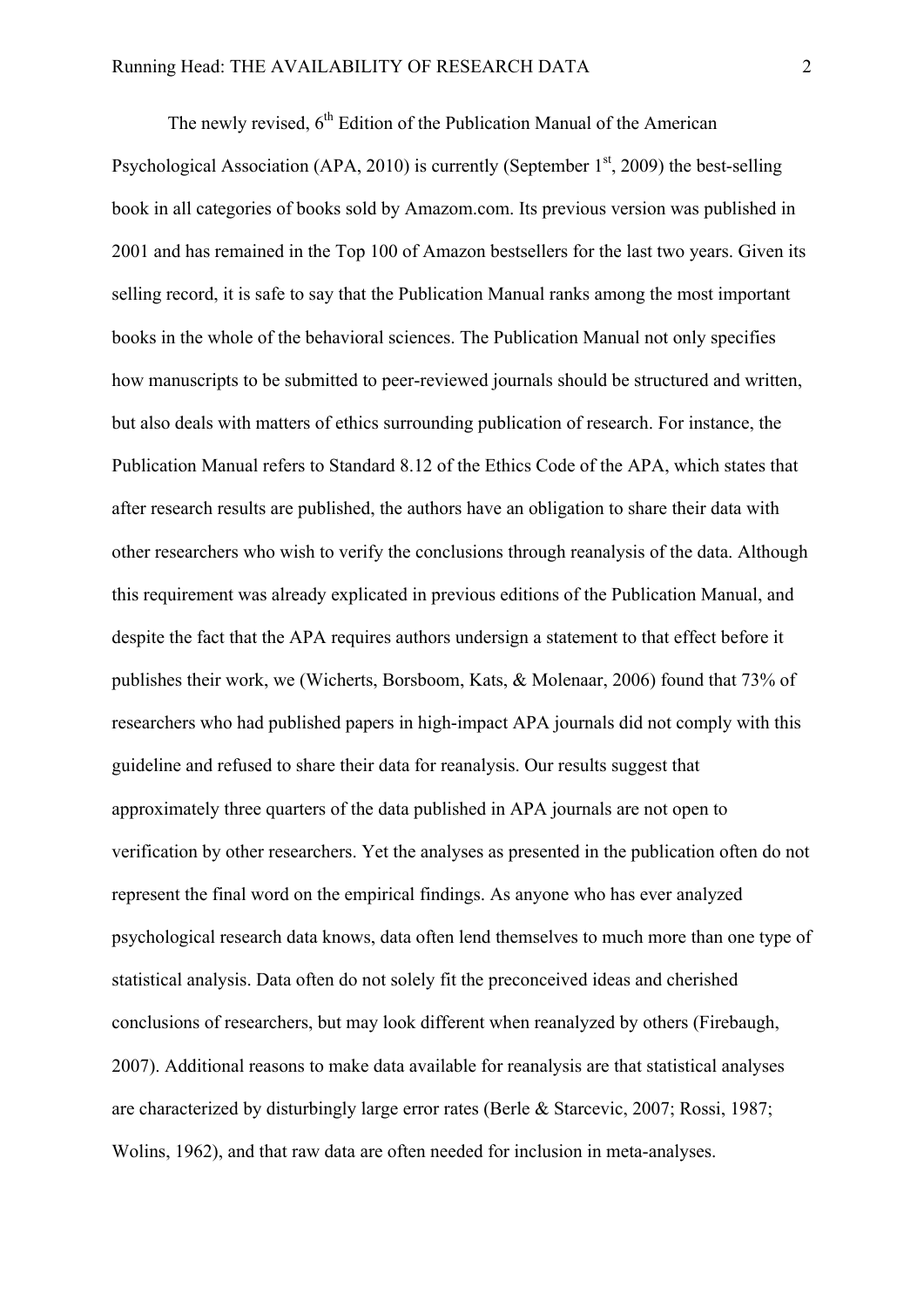In 2006*,* we proposed that the APA should take steps towards improving data availability, for instance by a general requirement to publish research data alongside papers published by the APA (e.g., as supplementary online material). *Nature* (2006) followed with an editorial that mostly subscribed to our views. Indeed, at the time the APA indicated to us that it was in the process of revising the Publication Manual and was considering ways to improve compliance with its Ethical Standard 8.12. Needless to say, we were excited when the Amazon box with the new Publication Manual fell on our doormat.

Unfortunately, we came to realize quickly that the APA has not only missed an opportunity to amend the Publication Manual to promote data availability for reanalysis, but has actually made it even harder to access data. According to the 6<sup>th</sup> Edition of the Publication Manual, research data should shared with the object of re-analyses only following a written agreement between the original researcher and the requesting researcher on "the conditions under which the data are to be shared" (APA, 2010, p. 12). These conditions include (1) a careful consideration of "copyright restrictions, consent provided by subjects, requirements of funding agencies, and rules promulgated by the employer or of the holder of the data"; (2) a priori explication of the specific use of the data; "e.g., verification of already published results, for inclusion in meta-analytic studies, for secondary analysis"; (3) a formal agreement about the limits on the distribution of the shared data; (4) a specification of the limits on the dissemination of the results of the re-analysis (e.g., conference abstracts, internal reports, journal articles, book chapters, etc.); and (5) a specification of the authorship expectations.

These conditions, especially points 4 and 5, appear to have been inspired by a scenario in which the requester wants to write a new paper on the existing data with a secondary analysis aimed at a new research hypothesis. It is reasonable that in this case the original author has the opportunity to lay down conditions on potential co-authorship and on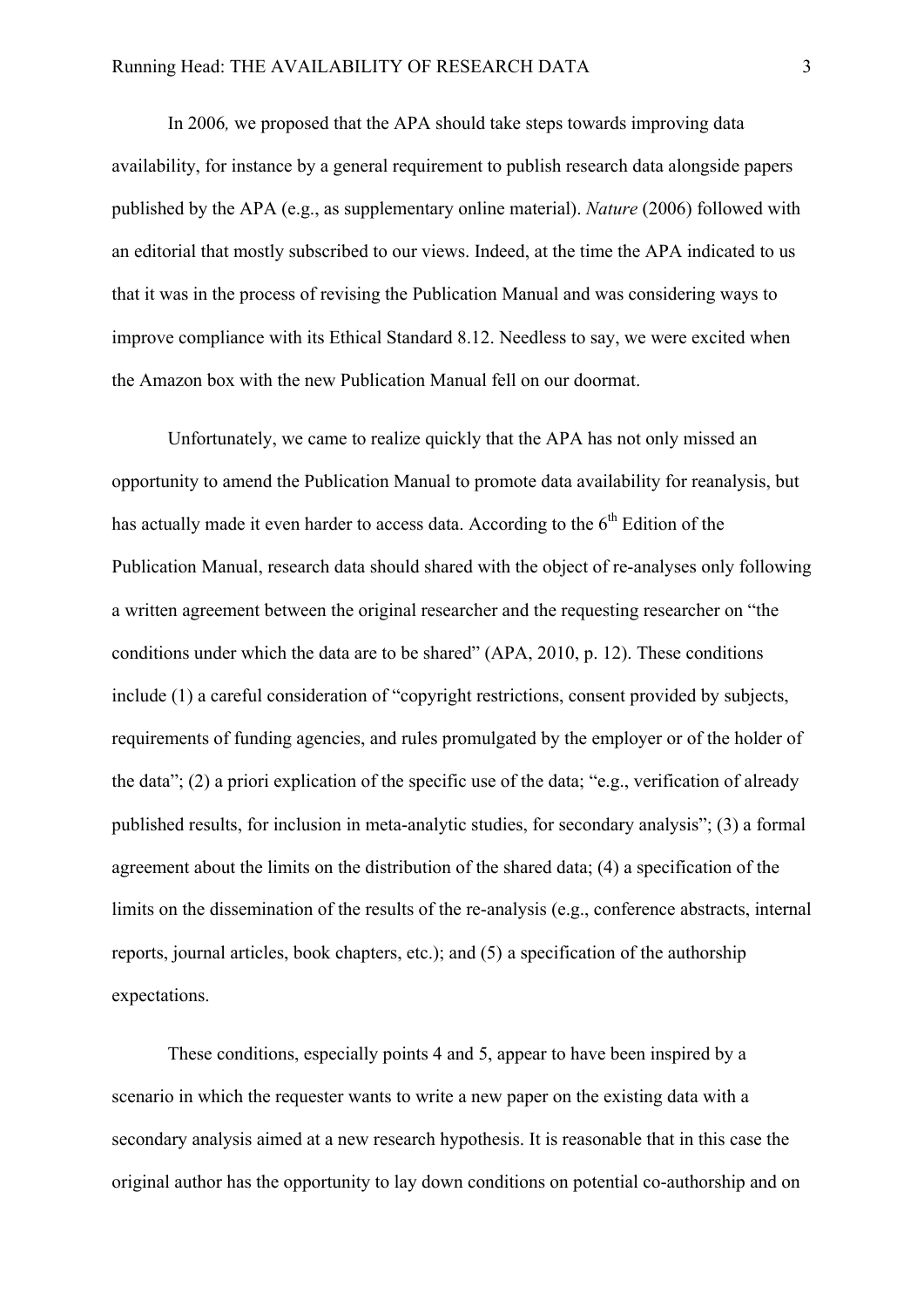how and where the results are published. However, these newly explicated conditions hinder the sharing of research data for reanalysis if the requester is critical towards the original researcher's analyses and presentation of results.

Suppose, for instance, that Dr. Y reads a paper by Dr. X and submises that the statistical analyses are incorrect. He wants to check whether the conclusions drawn by Dr. X still stand using the appropriate statistical analysis. Dr. Y writes a polite email to Dr. X including passages like "With much interest I have read your article on…", "your analyses may however be suboptimal", "I would like to verify the robustness of your conclusions against the use of an alternative statistical method", and "I promise not to share the data with anyone else and will use the data only for this stated purpose". One the basis of our experiences, we would estimate the chances of Dr X. responding positively to this email below 30%. Now, in the light of the guidelines in the new Publication Manual, Dr. X may respond to the request by writing: "Thank you for your interest in our work. Of course, I would be happy to share with you these data, but only if I become a co-author on a publication in a peer-reviewed journal. I can't waste my time with some internal report which I cannot put on my resume. Cheers, Dr. X". Dr. X can do so with impunity because his response is in line with the guidelines in the  $6<sup>th</sup>$  Edition of the Publication Manual. Dr. X. could even stipulate in the written agreement that the results of any re-analysis cannot be published at all (Point 3), that the reanalysis should not be different from the ones conducted in the original paper (Point 2), or that the results may only be published with Dr. X as a coauthor (Point 5). The present guidelines are such that there is every chance that scientists will not come to a written agreement about data sharing, especially when the re-analyses are motivated by possible errors in the original publication. Disagreements on data analyses and errors therein were the prime reasons for proposing guidelines with respect to data availability. The written agreement as stipulated in the new Publication Manual tilts the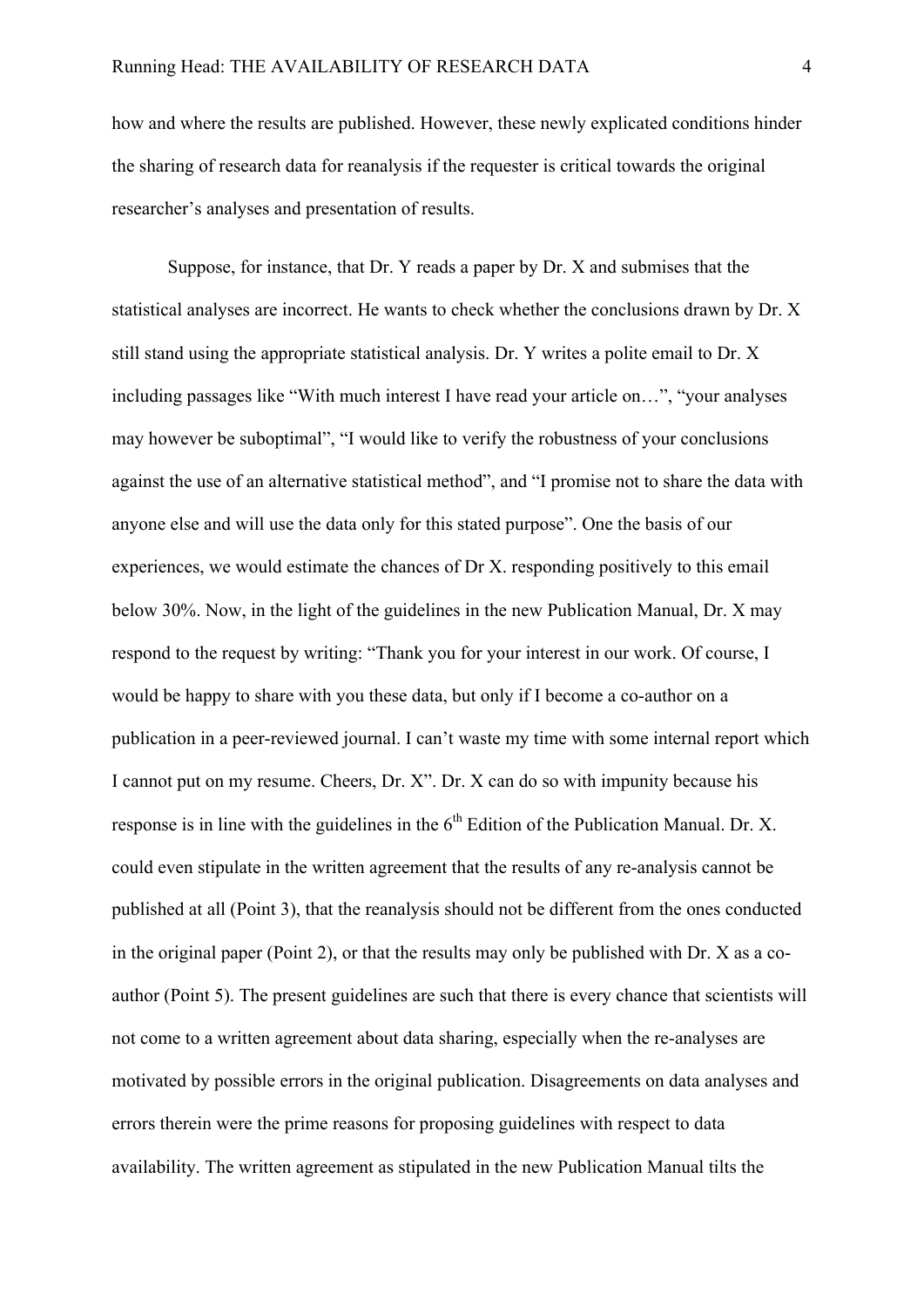balance of power on how the data should be analyzed strongly towards the original researcher and away from those who wish to replicate the result with alternative methods of analysis. In practice, these conditions may make it virtually impossible for a critical researcher like Dr. Y to reanalyze data published in an APA journal if he deems the original analyses to be questionable in any way. Scientists like Dr. X may not wish to co-author a paper that reveals possible errors in his own work.

We ourselves have experiences like Dr. Y's in the field of ethnic differences in IQ and are familiar with similar experiences of many others in other fields of study. As it stands, the APA has provided primary authors with more power *not* to share their data for reanalysis. We had already demonstrated that the majority of researchers are unconcerned about violating this basic ethical principle of science. If anything the current APA guidelines have made matters worse. We urge the APA to take real steps to open up the obscurity with which data analyses are conducted in psychology.